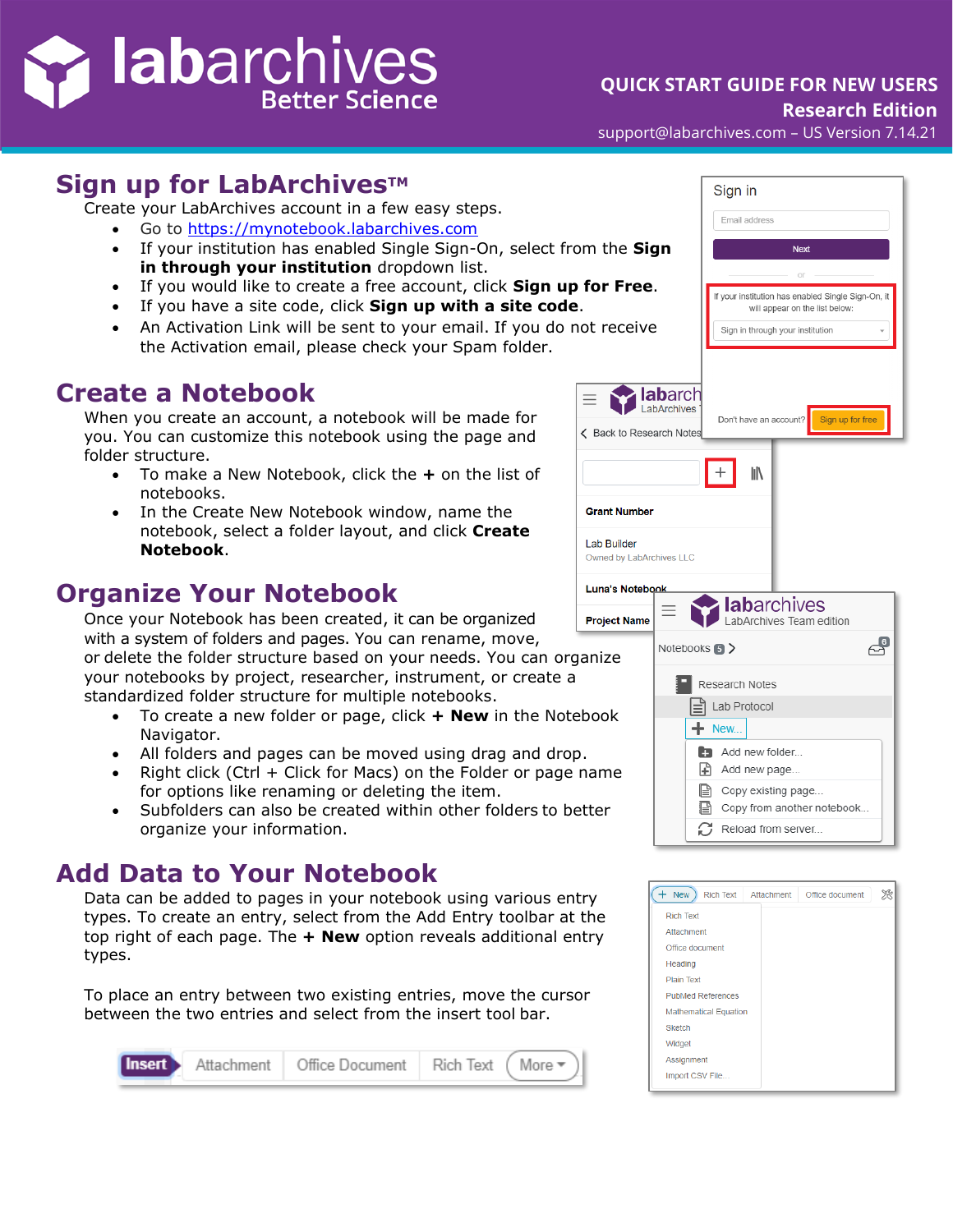# **i lab**archives

## **QUICK START GUIDE FOR NEW USERS**

#### **Research Edition**

support@labarchives.com – US Version 7.14.21

## **Entry Types**

#### **Rich Text**

Rich Text entries are the most common entry type in LabArchives. Rich Text allows for text formatting such as color and sizing. You can also add tables, embed images, videos, and links.

#### **Attachments**

- Any file format can be uploaded to LabArchives. Recognized file formats will display a thumbnail.
- To add an attachment, select **Attachment** from the Add Entry toolbar or drag and drop the file.
- Microsoft Office Documents can be edited within LabArchives using Microsoft Office Online.
- Images like .jpg, .gif, .png can be annotated with the Image Annotator.

#### **Widgets**

- Widgets allow users to extend the capabilities of LabArchives. You can create forms, templates, and even custom programs that operate within your Notebooks.
- To add a widget to your page, select **Widget** from the add entry toolbar. From here, choose the widget you want to use in your LabArchives Notebook, and it will be added as an entry.
- You can create custom widgets through the **Widget Manager**.

## **Working with Entries**

#### **Edit Entries**

To edit an entry, click the **Pencil** icon.

When finished editing your entry, click **Save to page**.

#### **Tagging**

Tagging allows you to add metadata to your notebook. This builds an internal vocabulary with your team and improves search results. Click the **Skewer** menu and select **Tags**.

#### **Linking**

Links can be added to point to a web address or to another page or entry in your Notebook. Using **Version when this link was created**, you can link to an entry in its current state. Click the Skewer menu and select Links.

#### **Commenting**

To communicate with other members of your notebook, you can add a comment to an entry through the **Comment** icon. To alert a specific user use @mentions. Mentioned users can receive an email notification or an activity feed notification.

| @example@mail.com Check out this amazing lab notebook! | ◉ |
|--------------------------------------------------------|---|
| @<br><b>Add Comment</b>                                |   |

Edit Tags

Tags  $x \in \mathbb{R}$  Example Tag



| <b>Attachment Entry Editor</b>                                       |        |               |   |
|----------------------------------------------------------------------|--------|---------------|---|
| save to page<br>cancel                                               |        |               |   |
| Add files to the upload queue, then click the "Save to Page" button. |        |               |   |
| Filename                                                             | Size   | <b>Status</b> |   |
| CALE 2010 SH 042417.xlsx                                             | 36 kb  | 0%            | o |
| activity-coefficients.xlsx                                           | 18 kb  | 0%            |   |
| Chemical Structure of Glyphosate.PNG                                 | 71 kb  | $0\%$         | c |
| Add Files                                                            | 125 kb | 0%            |   |
| click "save to page" to begin uploading file(s)                      |        |               |   |
| Describe this attachment:                                            |        |               |   |
| Project X Raw Data                                                   |        |               |   |



 $\sim$   $\sim$ 

Edit Links

Add link to: ⊌ lillik to.<br>● Page or entry in this no Page or entry in this notebook ersion of page or entry to use<br>◉ Most current revision

Description<br>Enter a de: Add link ×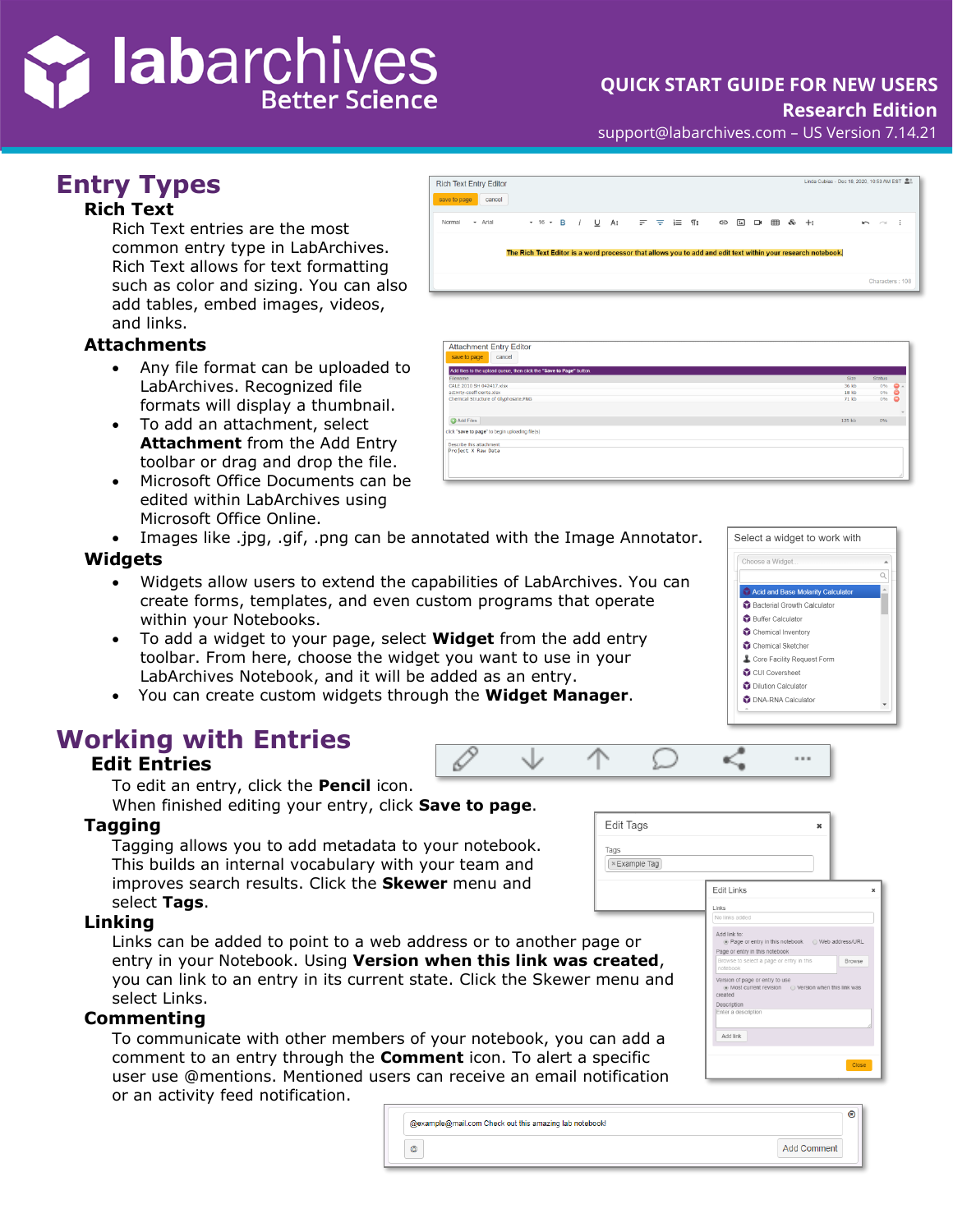# i labarchives **Better Science**

 $\mathcal{L}_{\text{max}}$ 

### **Review Past Versions**

LabArchives stores every version of each entry and page that you make—whether it is an Attachment, a Rich Text Entry, or a Widget. Each revision is stored with an exact date and time stamp of when the entry was changed. You can always revert to a previous version of your data or undelete an item. Select **Page Tools** and **View revisions** for the complete page history.

| hide revisions             |                 |                        |                |                        |            |          |                        |
|----------------------------|-----------------|------------------------|----------------|------------------------|------------|----------|------------------------|
| Date and Time              | Entry version # | <b>Revised by</b>      | Revised by ip  | <b>Revision Action</b> | Data Type  | Change   | <b>Revert Revision</b> |
| Aug 30, 2019 @08:56 AM EDT | $\overline{2}$  | <b>Instructor Name</b> | 107.15.109.210 | edited                 | page name  | 12 Bytes |                        |
| Aug 30, 2019 @08:56 AM EDT | $\overline{2}$  | <b>Instructor Name</b> | 107.15.109.210 | deleted                | text entry | 27 Bytes | undelete               |
| Aug 30, 2019 @08:55 AM EDT |                 | <b>Instructor Name</b> | 107.15.109.210 | file uploaded          | Attachment | 10.9 KB  | revert to this version |
| Aug 30, 2019 @08:55 AM EDT | $\overline{2}$  | <b>Instructor Name</b> | 107.15.109.210 | moved                  | text entry | 18 Bytes |                        |
| Aug 16, 2019 @10:21 AM EDT |                 | <b>Instructor Name</b> | 75.183.111.42  | added                  | text entry | 18 Bytes | revert to this version |
| Aug 16, 2019 @10:21 AM EDT |                 | <b>Instructor Name</b> | 75.183.111.42  | added                  | text entry | 27 Bytes | revert to this version |
| Aug 16, 2019 @10:20 AM EDT |                 | <b>Instructor Name</b> | 75.183.111.42  | added                  | page name  | 8 Bytes  | revert to this version |

## **Share Data in LabArchives**

One of the most helpful features of LabArchives is its ability to share data. You can share data with individuals in your lab or with collaborators.

#### **Share a Notebook, Folder, Page or a Single Entry**

- To share a notebook, folder, or page right click (Ctrl + Click for Macs) on the name of the item and click **Share**.
- On the **Invite People** tab, type in the email address of the user and assign their level of access as either **To Edit** or **To View** and click **Send**.

#### **User Management**

- To manage all users with access to a notebook, click the **Triple dot** menu on the top right of the Notebook, select **Notebook Settings**, then the **User Management** tab.
- To add a new User to the notebook, select **New User**, type in their email address, and click **Add User**. To remove a user from the notebook, click the **Trashcan** icon.

| <b>Labarchives</b><br>LabArchives Team edition |  |  |
|------------------------------------------------|--|--|
| Notebooks <b>B</b> >                           |  |  |
| Research Notes                                 |  |  |
| <b>Lab Protocol</b>                            |  |  |
| Copy to another notebook                       |  |  |
| 画 Rename                                       |  |  |
| Delete                                         |  |  |
| $Q$ Search from here                           |  |  |
| PDF                                            |  |  |
| ← Share                                        |  |  |
| Permissions                                    |  |  |
| DOI                                            |  |  |

| <b>Invite People</b>                  | Groups or People With Access                                   | URL to share | DOI Management |
|---------------------------------------|----------------------------------------------------------------|--------------|----------------|
| Invite: (Any email address will work) |                                                                |              |                |
|                                       | labarchivesstudent2@gmail.com © Enter an email and press enter |              |                |
| $\bigcirc$ To edit $\bigcirc$ To view |                                                                |              |                |
| Subject                               |                                                                |              |                |
|                                       |                                                                |              |                |

| ♦ Notebook Settings                   | User Management                                                            |               |                                                                            |          |                  |                            |
|---------------------------------------|----------------------------------------------------------------------------|---------------|----------------------------------------------------------------------------|----------|------------------|----------------------------|
| User Management<br>皆 Group Management | Add a user to your notebook<br>example@example.com<br>⊠<br><b>Add User</b> |               |                                                                            |          |                  | $\circledast$              |
|                                       | User<br>Number 1, User                                                     | Role          | Group Membership <sup>0</sup><br><b>Full Access</b>                        | Can Sign | Can Witness      | $\equiv$                   |
|                                       | LabArchivesUser1@gmail.com<br>Manager, Lab<br>LabArchivesUser2@gmail.com   | Owner<br>User | $\overline{\phantom{a}}$<br><b>Full Access</b><br>$\overline{\phantom{a}}$ |          | $\Box$<br>$\Box$ | Transfer<br>Ownership<br>血 |